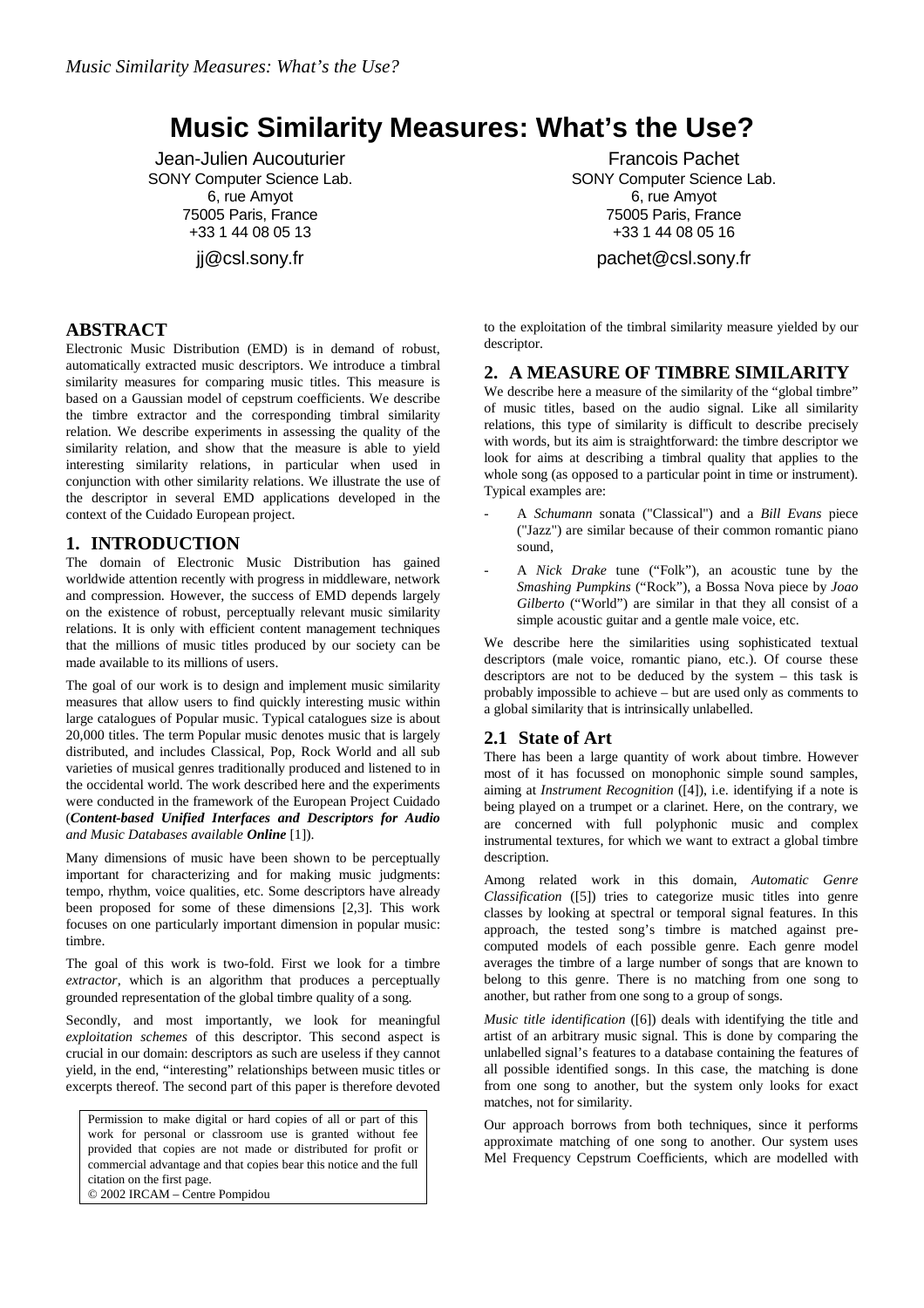Gaussian Mixture models, and compared to yield a similarity measure.

Foote in [7] presents a system that also uses cepstral coefficients as a front-end, but rather uses a supervised algorithm (tree-based vector quantizer) that learns the most distinctive dimensions in a given corpus. Adding one song to this corpus requires to redo the learning of the tree, which is expensive. On the contrary, our system is completely scalable, since it models each song separately.

Welsh in [8] proposes a "query by similarity" system that is also able to match songs according to their "timbre". He uses a large set of features (1248 floating-point per song) which are compared with the euclidian distance. However, his system doesn't address "timbre similarity" explicitly: his features model the pitch/tonal content of a song ("returning songs in the same key"), the noise level ("whether it is pure classical music or noisy, saturated hard rock") and the rhythm. The timbral similarity observed in some results by the author ("a pop, male vocal song produces results where every song in the top 10 is a male vocal with guitar and drum accompaniment") appears therefore as a "side-effect" of the features above, notably those describing the tonal content of the pieces. Our system is both more restrictive, and more precise: notably, the features that we use are meant to be independant of the pitch. We do not try to model "music similarity" at large, but only "timbral similarity". It is only one similarity relationship among many others (rhythm, melody, style, structure, etc.), some of them addressed by Welsh. We will argue that the interestingness of a music retrieval system lies in the confrontation between several such similarity relationships.

Finally, Logan in [9] has recently proposed a very similar approach to ours, which also uses Cepstrum Coefficients, only with a different modelling and a more complex matching algorithm.

#### **2.2 Feature extraction:**

The signal is cut into 2048 points frames (50ms), and for each frame, we compute the short-time spectrum. We then use Mel Frequency Cepstrum ([10]) to estimate the spectral envelope of each frame. The spectral envelope of a signal is a curve in the frequency-magnitude space that "envelopes" the peaks of its shorttime spectrum. In the widely researched, above-mentioned problem of instrument recognition, it has been demonstrated that this feature explains a large part of the timbre of instruments ([11]).

The cepstrum is the inverse Fourier transform of the log-spectrum.

$$
c_n = \frac{1}{2\pi} \times \int_{\omega=-\pi}^{\omega=\pi} \log(S(e^{j\omega})) \cdot e^{j\omega \cdot n} d\omega \qquad (1)
$$

We call mel-cepstrum the cepstrum computed after a non-linear frequency warping onto a psychoacoustic frequency scale (the *Mel*

scale). The *c<sup>n</sup>* in (1) are called Mel Frequency Cepstrum Coefficients (MFCCs).

The low order MFCCs account for the slowly changing spectral envelope, while the higher order ones describe the fast variations of the spectrum. Therefore, to obtain a timbre measure that is independent of pitch, we only use the first few coefficients. In [12], we have measured that the optimum dimension of the set was around 10 coefficients. In this work, we shall use the first 8 coefficients.

#### **2.3 Gaussian Mixture Modelling**

The feature extraction yields a feature vector of dimension 8 for each frame, which is believed to be a good and compact representation of the "local timbre" of the frame.

A typical 3-minute song is therefore represented with 3600 feature vectors, i.e. 28,800 coefficients, which then have to be compared with data from other songs. In order to reduce both the quantity and variability of the data to be compared, we model the distribution of each song's MFCCs as a mixture of Gaussian distributions over the space of all MFCCs.

A Gaussian Mixture Model (GMM) estimates a probability density as the weighted sum of M simpler Gaussian densities, called components or states of the mixture. ([13]):

$$
p(F_t)=\sum_{m=1}^M c_m N(F_t,\mu_m,\Gamma_m) \qquad \qquad (2)
$$

where  $F_t$  is the feature vector observed at time  $t$ , N is a multivariate Gaussian pdf with mean vector  $\mu_m$ , covariance matrix Γ*<sup>m</sup>* , and *c<sup>m</sup>* is a mixture coefficient (also called state

We initialise the GMM's parameters by k-mean clustering, and train the model with the classic E-M algorithm ([13]). In this work, we use mixtures of M=3 Gaussian distributions, which have proved sufficient to model the MFCC distribution of most songs.

#### **2.4 Distance between models**

We can now use these Gaussian models to match the timbre of different songs, which gives a similarity measure based on the audio content of the music. There are 2 ways such a distance can be computed.

### *2.4.1 Likelihood*

probability).

One can match one song (A) against the timbre model of another song (B), by computing the "probability of the data given the model" (likelihood), i.e. computing the probability that the MFCCs of song A be generated by the model of B, using the formula given in (2). This is the most precise and logical way to compute a distance, but it requires to have access to song A's MFCC, which are relatively heavy to compute and to store.

#### *2.4.2 Sampling*

If we assume that we don't have access to the songs' MFCC when we want to compute the distance, but only to their timbre models, one can also directly match the models.

While it is easy to compute a distance between two Gaussian distributions  $(M=1)$ , using for instance the classical Kullback-Leibler distance ([13]), it is a trickier problem to evaluate a distance between two *sets* of Gaussian Distributions, like in a GMM (M>1).

The method we have chosen is to sample from one GMM, and to compute the likelihood of the samples given the other GMM. This corresponds roughly to re-creating a song from its timbre model, and applying the likelihood method defined above to this newly created song and the other song's model. The distances are then normalized between 0 and 1 and made symmetric.

This approach is well suited to large musical databases, where it is crucial not to store the MFCCs themselves, but only the GMM parameters. In dimension 8, each Gaussian distribution in the GMM is represented with only 17 floating point numbers (1 mixture coefficient, 8 coefficients for the mean vector, and 8 coefficients for the covariance matrix, which is assumed to be diagonal). This is more than 1,000 times more efficient memorywise than storing the MFCCS.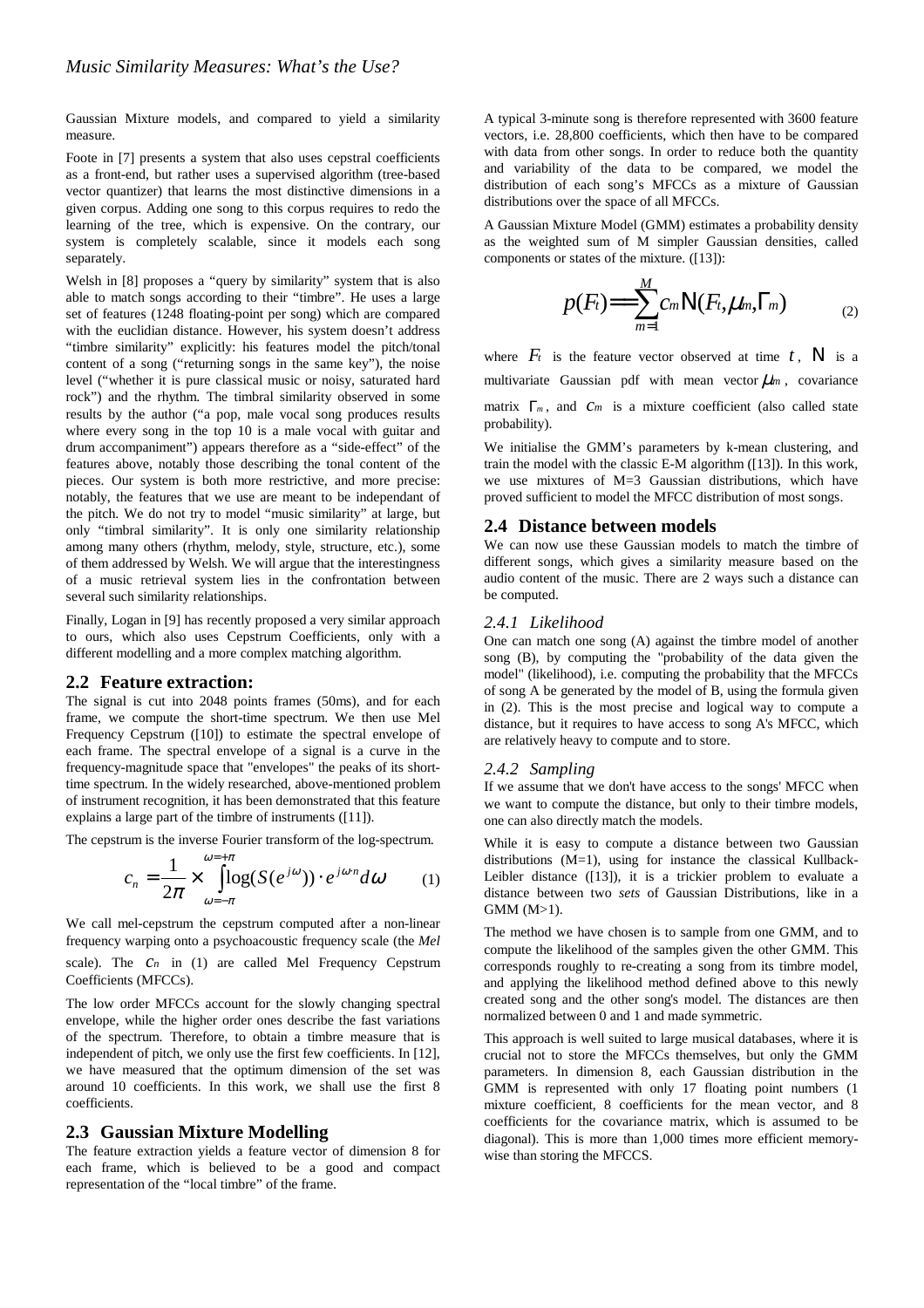## **3. EVALUATION**

Experiments were performed to evaluate the quality of this timbre similarity measure in the context of Cuidado. In this project we have set up a database of 17,075 popular music titles, together with metadata extracted automatically through different techniques. Metadata include information about artists, genres, tempo, energy, … and the timbre models discussed here.

## **3.1 Examples**

Here we give some examples of duplets (or n-plets) of songs that are found similar by our system, i.e. whose timbre models are closely matched to one another. Many more examples can be found on the project web page ([14]).

#### *3.1.1 Same songs*

As a benchmark, it is interesting to note that duplicates of a same song (i.e. different mp3 encoding, different radio broadcasting…) are always closely matched. This echoes the work done on music title identification mentioned in the introduction.

#### *3.1.2 Same artist*

There are many examples of songs by the same artist that are closely matched by our system (however see 3.2 for a discussion about this).

- Piano pieces: *Franz Schubert Op90- No2 in E flat major* and *Franz Schubert Op90- No4 in A flat major*
- Harpsichord pieces: *Bach - Wohltemperierte Clavier - Fuga II in C minor* and *Bach - Wohltemperierte Clavier - Praeludium IV in C sharp minor*
- Heavy guitar overload: *Therapy - Brainsaw* and *Therapy - Stop it you're killing me*, etc.

#### *3.1.3 Same Genre*

Some similar songs have different artists, but show some kind of genre/style similarity (whatever this means, as music genre is a rather ill-defined concept). Here are some typical examples:

- Piano pieces: *Scriabin - Sonate pour Piano no 2*, *Mozart - Sonate pour Piano KV 533-1* and *Weber - Sonate pour Piano opus 49 no 3*
- Harpsichord pieces: *Bach - Das Wohltemperierte Clavier - Praeludium IV in C sharp minor BWV849* and *Couperin - Gavotte*
- "Power Rock": *Therapy - Brainsaw*, *Skunk Anansie - Intellectualise My Blackness*, *Nirvana - Smells Like Teen Spirit.*

### **3.2 Objective Evaluation**

The objective evaluation of the "quality" of our timbral similarity measure is problematic. In the framework of Cuidado, each song is associated with textual metadata, so we could imagine comparing the timbre similarity against a "textual similarity" of artist or genre. However, this approach is not relevant, since two songs of the same artist or same genre do not necessarily have close timbres.

For instance:

- two songs by The Beatles: "*Helter Skelter*" (heavy overloaded guitars), and "*Lucy in the Sky*" (tremolo organ)
- two jazz pieces: "*Ascension*" by John Coltrane (free jazz saxophone), and "*My Funny Valentine*" sung by Chet Baker, etc.

We have conducted a quantitative study of the correlation between timbre and artist/genre similarity using the 17,075 songs in the Cuidado database. This study shows that such examples are not exceptions, but rather are nearly as numerous as examples of the opposite case.

For each title in the database, we compute its "timbral distance" to all the other titles, and compare these distances to the genre of the titles (only the root level of the Cuidado genre taxonomy is used, i.e. 18 genre families: Ambiance, Blues, Classical, Country, Electronica, Folk, Hard, Hip Hop, Jazz, New Age, Pop, Reggae, Rhythm&Blues, Rock, Rock&Roll, Soul, Variety, World).

Results can be seen in Table 1 and Table 2. Both tables show that for a given genre taxonomy, there is a very poor correlation between genre and timbre. In an Information Retrieval point of view, the precision of a query on genre based on timbral distance is very low (14.1%).

#### **Table 1: Average number of closest songs with the same genre as the query**

| Number of Timbre | Average number of songs |  |  |
|------------------|-------------------------|--|--|
| <b>Neighbors</b> | in the same genre       |  |  |
| Closest 1        | 0.43                    |  |  |
| Closest 5        | 1.43                    |  |  |
| Closest 10       | 2.56                    |  |  |
| Closest 20       | 4.61                    |  |  |
| Closest 100      | 18.09                   |  |  |

In Table 2, "Overlap on Same Genre" is the ratio

$$
\frac{N_{\text{diff}}<\text{same}}{N_{\text{diff}}}
$$
\n(3)

where *Ndiff* is the total number of songs with <sup>a</sup> different genre as

the query's, and  $N_{diff}$  < same is the number of songs in  $N_{diff}$ whose timbral distance to the query is smaller than the mean distance to songs of the same genre. Similarly, "Overlap on Different Genre" describes the proportion of songs which have the same genre as the query, but whose distance to the query is larger than the mean distance to songs of the different genre. Both values are high.

**Table 2: Measures of the overlap between different genres**

| Average distance between titles                     | 27.15 |
|-----------------------------------------------------|-------|
| Average distance between titles of the same genre   | 26.91 |
| Average distance between titles of different genres | 27.17 |
| Overlap on same genre                               | 57.1% |
| Overlap on different genre                          | 27.1% |
| Precision                                           | 14.1% |
| Recall                                              | 61.2% |

These correlation measures obviously depend on the composition of the database, and on the genre taxonomy that is used. Moreover, it also depends on the artist or the genre: some artists/genres are more "coherent" than others, e.g. pre-war blues guitarists are more "homogeneous" timbre-wise than *The Beatles.* Nevertheless, this study shows that it is hard to base an objective evaluation of timbral similarity with respect to another music similarity measure.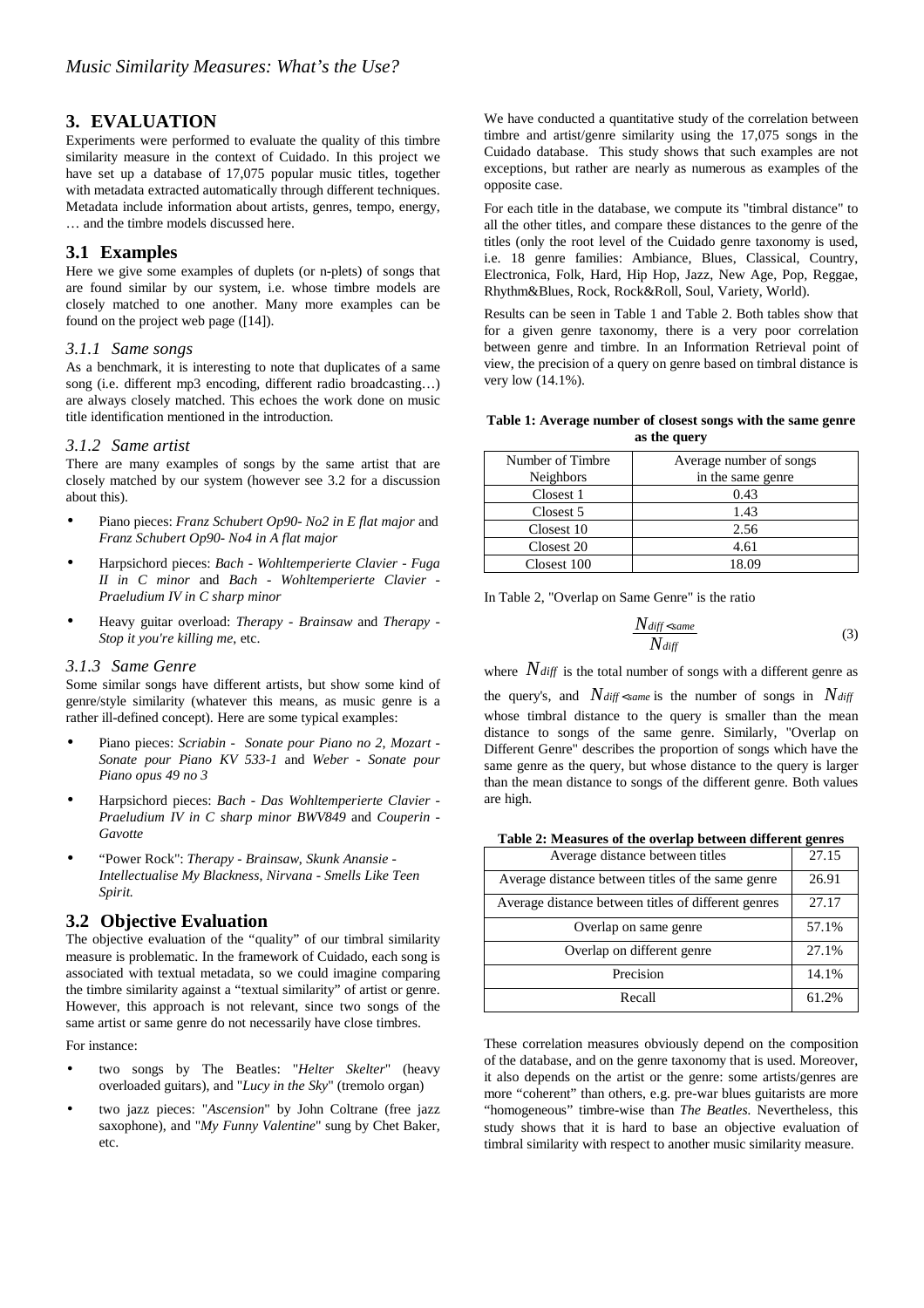# **3.3 Subjective Evaluation**

Given the difficulty of an objective evaluation of the quality of our timbre distance, we have conducted a limited subjective evaluation.

Users are presented a target song S, and two test songs A and B, and have to decide which test song A or B is the closest to S. We then compare this ordering with the distances from A and B to S. The pair of songs are not chosen at random in our 20,000 title database, because in most cases both alternatives would be highly dissimilar to the target, and being able to predict a user's choice of which is more dissimilar would be very hard. On the contrary, A and B were chosen in such way that A and S are close to one another according to our measure (e.g. A is one of the 20 nearest neighbors to S), while B and S are more distant. We conducted the evaluation on 10 users from our lab. The average result of the test is that about 80% of the songs are well ordered by our system.

Larger scale user-tests are under way in the context of Cuidado. However, these preliminary results have already shown that, with our experimental protocol, the acceptance of the notion of timbral similarity by users is not always systematic. Deciding whether two songs are "similar" can be uncertain, as it is an ill-defined concept. In particular, it is difficult to evaluate similarity based on one attribute (here *timbre* similarity), because our judgment is simultaneously influenced by other attributes (same tempo, same artist, totally different genre…).

## **3.4 Interestingness**

### *3.4.1 What is an interesting result?*

In itself, the timbral similarity measure examined here does not always yield useful results. The examples of matched songs given in 3.1 are rather expected and unsurprising: it is fairly obvious that two songs by the same artist show some kind of similarity. Similarly, it is not much informative for anyone to say that a song by Metallica is closer to a song by ACDC than to a Beethoven string quartet. These similarities only reinforce some "background" cultural knowledge that we all share. Moreover, most of the time, these similarities can be assessed from simple textual metadata available about the songs.

On the other hand, the timbral similarity measure sometimes uncovers genuinely surprising associations between music titles: songs by different artists or genres, but also different dates of production, different cultural backgrounds, etc. Here are some examples of such songs that are found similar by our system, i.e. whose timbre models are closely matched to one another. These, and many more, can again be heard on the project's web page ([14]).

- Piano music:
	- o "Classical" and "Contemporary": *Rachmaninov - Moment Musical opus 16 no 2*, *Gyorgy Ligeti - Concerto for Piano and Orchestra.*
	- o "Classical" and "Jazz": *Schumann - Kreisleriana, Op 16-5* and *Bill Evans - I loves you Porgy*
- Orchestral textures:
	- o "Jazz" and "Classical": *Orchestre Symponique de Montreux - Porgy and Bess* and *Prokofiev - Celibidache - Symphonie no 5-1 opus 100.*
	- o "Classical" and "Pop": *Beethoven - Romanze fur Violine und Orchester Nr. 2 F-dur op.50* and *Beatles - Eleanor Rigby*
- o "Classical" and "Musicals": *Beethoven - Romanze fur Violine und Orchester Nr. 2 F-dur op.50* and *Gene Kelly – Singin' in the rain*
- "Trip Hop" and "Celtic Folk ": *Portishead - Mysterons* and *Alan Stivell - Arvor You*. (same kind of harpy theremin-like ambiance)

Contrary to the examples in 3.1., these associations couldn't be discovered with a non-signal technique. They provoke an exciting feeling of "discovery", comparable to the one that one gets when suddenly recognizing the origin of a sampled bit in a contemporary song, e.g. Stevie Wonder sampled in a hip-hop tune.

The feeling that users have when they gain a sudden insight into previously puzzling phenomena is studied by cognitive scientists under the name of "Aha!". The *interestingness* of music similarity measures for Music Information Retrieval lies in this very phenomenon of musical "Aha".

### *3.4.2 Towards a measure of interestingness*

In Music Information Retrieval in very large databases, we are faced with the following problem: with any similarity measure, in particular here timbral similarity, the number of titles similar to a given query can be very large, but only a few of these songs are likely to be of any interest to the user.

In the related fields of datamining and knowledge discovery, the notion of *interestingness* has been widely researched in an attempt to increase the utility, relevance and usefulness of the patterns generated by such techniques. In the context of music, we can only aim at a *subjective* measure of "interestingness", which depends on the user who examines the result set. A survey of some "interestingness measures" proposed in such contexts can be found in [15].

Notably, Silberschatz in [16] proposes a definition of subjective interestingness based on *unexpectedness*, which seems well suited to formalize the '"aha" phenomenon illustrated above. For Silberschatz, interestingness measures the extent to which a belief is changed as a result of encountering new evidence (i.e. the discovered knowledge). It is given by:

$$
I = \sum_{\alpha} \frac{\left| p(\alpha/E, \varepsilon) - p(\alpha/\varepsilon) \right|}{p(\alpha/\varepsilon)}
$$
(4)

where  $\alpha$  is a belief,  $E$  is new evidence,  $\varepsilon$  is the previous evidence supporting belief  $\alpha$ ,  $p(\alpha/\varepsilon)$  is the confidence in belief  $\alpha$ , and  $p(\alpha/E, \varepsilon)$  is the new confidence in belief  $\alpha$  given the new evidence *E* .

We can build on this idea to model the "aha" phenomenon illustrated above. "Aha" lies in the contradiction between two evidences: one based on "textual metadata" (same artist, same genre, etc.), and the other based on timbre. The textual evidence  $\mathcal E$ can be used to compute an "a priori" confidence in the belief  $\alpha$ that "these 2 songs may sound the same". One possible confidence function  $p(\alpha/\varepsilon)$  is found in table 3. This in fact is yet another music similarity measure, based on text,  $S_{text}=1-p(\alpha/\varepsilon)$ . Similarly, the timbral evidence  $E$  is associated with an updated confidence function  $p(\alpha/E, \varepsilon) = 1 - S$ *timbre*, where  $S$ *timbre* is the timbral similarity measure introduced earlier.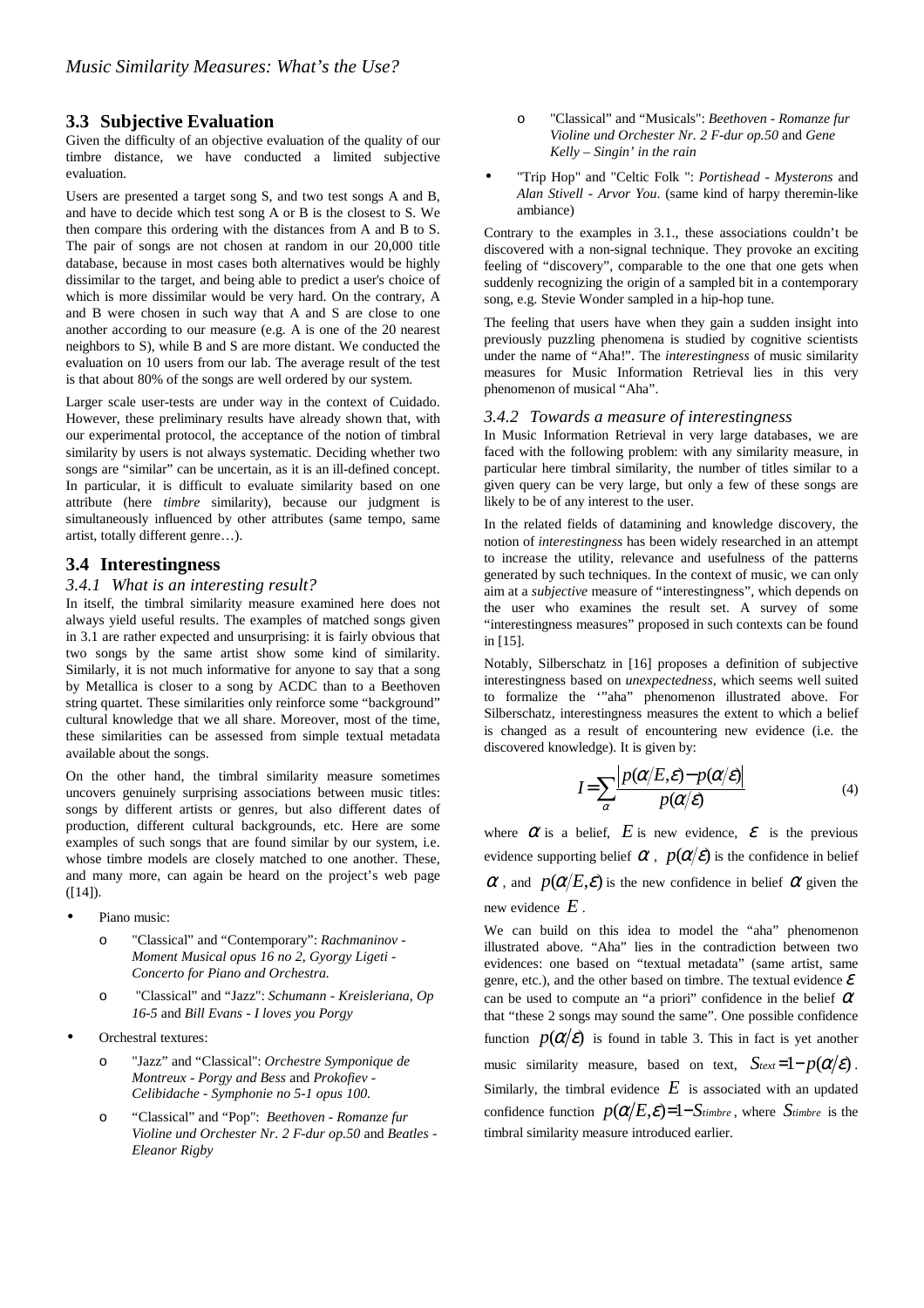It follows that the amount of "aha" generated by a duplet of songs (s,t) could be defined as:

$$
"AHA" = \frac{|S_{timbre}(s,t) - S_{text}(s,t)|}{S_{text}(s,t)}
$$
(5)

Using this with the Cuidado database, one can retrieve the most surprising – i.e. the most interesting - timbre matches to one query. One application of this is described in section 4.

|                   |  | Table 3: a possible confidence function based on textual |  |  |  |  |  |  |
|-------------------|--|----------------------------------------------------------|--|--|--|--|--|--|
| metadata evidence |  |                                                          |  |  |  |  |  |  |

| Textual evidence                           | Confidence |  |  |
|--------------------------------------------|------------|--|--|
| Same artist $+$ same title                 | 0.9        |  |  |
| (e.g. alternative takes, live versions)    |            |  |  |
| Same artist                                | 0.8        |  |  |
| Same title (e.g. covers)                   | 0.7        |  |  |
| Same genre/subGenre                        | 0.6        |  |  |
| (e.g. Rock/Indie & Rock/Indie)             |            |  |  |
| Same genre                                 | 0.5        |  |  |
| (e.g. Rock/Indie & Rock/Grunge)            |            |  |  |
| Related genres                             | 0.4        |  |  |
| (e.g. Rock & pop)                          |            |  |  |
| Slightly related genres                    | 0.3        |  |  |
| (e.g. Rock/Latino & World/Latino)          |            |  |  |
| Different genres                           | 0.1        |  |  |
| (e.g. Rock/Hard & Classical/Chamber Music) |            |  |  |

## **3.5 Section conclusion**

On the one hand, we have shown the limits of the intrinsic validation of a timbre similarity measure. First, its *objective* validation is often impossible: one need to compare it against other similarity measures, yet they are independent, uncorrelated dimensions. Moreover, this may lead to circularity in the assessment process ("Similarity number 1 is valid if similarity number 2 is valid"). Second, its *subjective* evaluation is also difficult. One has to judge different attributes of music separately, and it is often difficult to disregard the fact that, say, two songs are by the same artist while judging their timbral similarity.

On the other hand, we have shown that a similarity measure, even if validated, is sometimes neither interesting nor useful in itself. It may yield a large number of non-relevant, trivial matches. In an attempt to solve this, we have proposed a measure of interestingness, based on musical "aha", which tends to maximize the difference between two similarity measures, timbral and textual. A discussion about the evaluation of this measure of interestingness can be found in the next section.

More generally, this suggests that the usefulness of similarity measures, and music descriptors at large, is not to be found *intrinsically*, but rather lie, *extrinsically*, in their mutual confrontation. There is a crucial need for meaningful *exploitation schemes* of the descriptors. In the next two sections, we present two applications developed for CUIDADO's Music Browser [1], a client-server set of applications for EMD back offices and Internet music portals. Both applications are precisely aiming at finding interesting compromises between contradictory similarity measures or musical descriptors.

# **4. APPLICATION 1: "AHA" SLIDER**

The first application is a music query system that ranks the results simultaneously on two dimensions, corresponding to the two similarity measures used in 3.4.2.: textual and timbral similarity. The user enters a query by entering a text query, or by selecting one song in the database. The system tries to answer his request: "I like this, find me some other songs that sound the same". Figure 1, 2 and 3 are screenshots of the system. In the answer window, the songs in the 17,075 songs' database are ordered by *timbral similarity* to the query. Simultaneously, a slider at the bottom of the window allows the user to filter the result set in real time, according to the *textual similarity* to the query.



**Figure 1: a timbral similarity query with the "aha" slider on the left**

In the example in figure 1, 2 and 3, the user has asked the system to return songs similar to a jazz piano tune by Ahmad Jamal, "Le Moment de Verite". In figure 1, the slider is at the left side. This constrains the result set to contain only songs by the same artist: the four Ahmad Jamal songs in the database are ordered by timbral similarity to the query.



**Figure 2: intermediary position of the "aha" slider**

In figure 2, the user has moved the slider to an intermediary position. This allows the system to return songs that are more loosely connected to the query, like songs of the same genre: jazz. The results are still ordered by timbre similarity to Ahmad Jamal song, therefore we see that the system has returned other *piano* jazz songs (Alain Jean Marie, Dave Brubeck, John Lewis, Harry Connick Jr, etc.).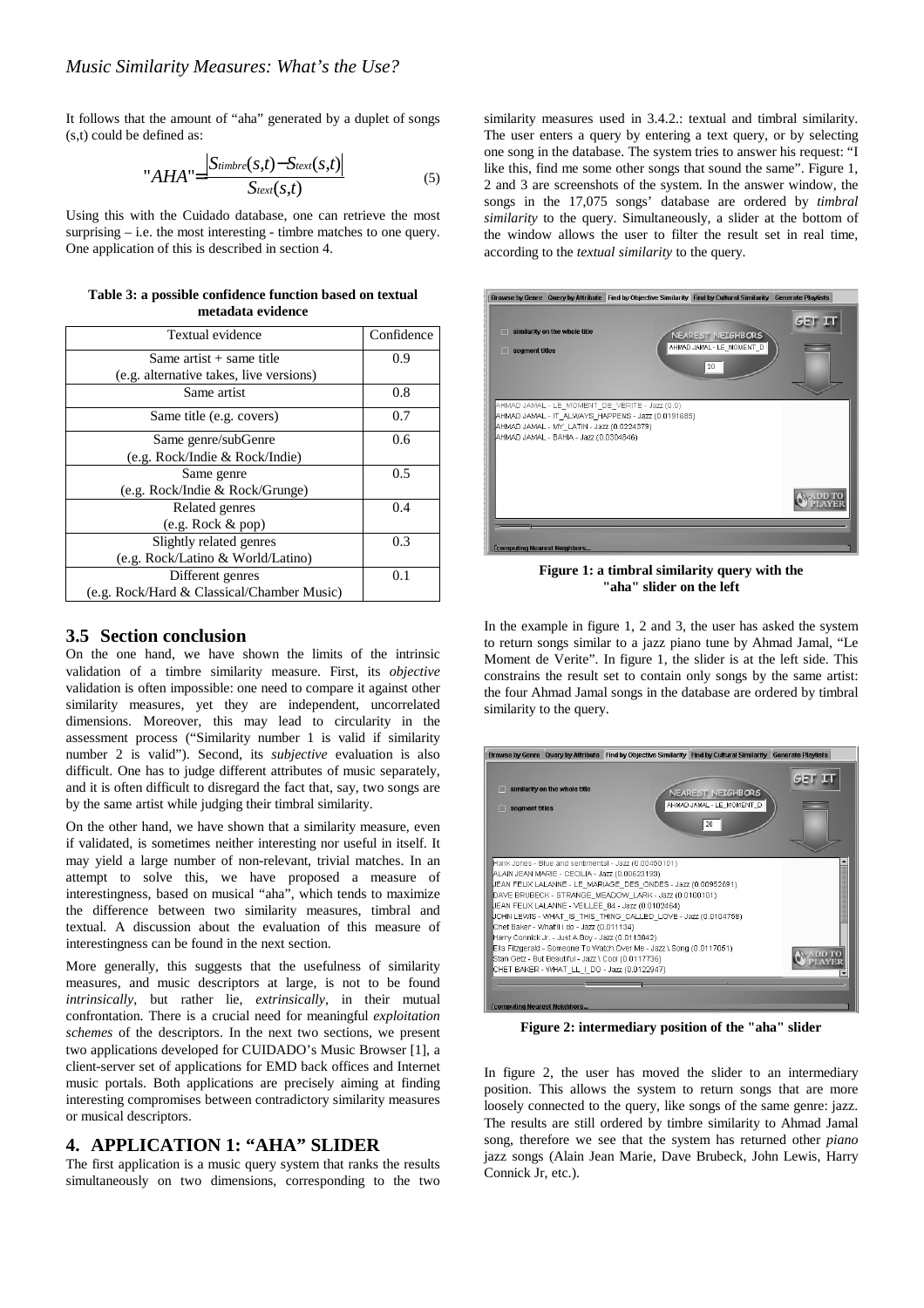

**Figure 3: "aha" slider in the rightmost position**

Finally, in figure 3, the user has moved the slider on to the rightmost position. This constrains the result set to contain songs textually very different from the query, like songs of non-related genres. Now we see that the system has returned piano songs of genre "classical" (Bach, Schumann) or "variety" (William Sheller). These songs have a high value of "aha", as defined in 3.4.2.

This application attempts to give the user full control over the degree of surprise and freedom in the way the system satisfies his request. A non-exploratory behavior (slider on the left) implies that the system should return exactly the answer to the query, or an answer that is as expected as possible (same title, same artist). An exploratory behavior (slider on the right) consists in letting the system try different regions of the catalogue rather that strictly match the query. In fact, *explorativeness* consists in expecting the system to depart from the query, and return some sorts of "interesting" music proposals.

Systematic studies on users are under way. We are reviewing psychological studies on musical tastes, notably the theory of prototypicality (typical instances of a category – or genre – are usually preferred because they are easier to classify – see [17]) and familiarity (novelty is an important potential source of musical dislike – see  $[18]$ ).

Preliminary results show some users tend to react negatively towards exploration, at least in the beginning of their interaction. In the long run, however, there seems to be a consensus in the acceptance of this dimension. This can be explained by several factors, but the main one is probably that most users quickly exhaust their capacity in issuing explicit queries: it is only once the well-known artists or hits are queried, in a non exploratory mode, that such a "aha" slider appears as useful.

# **5. APPLICATION 2: PLAYLIST GENERATION**

Most proposals of EMD systems so far have followed a purely database-oriented approach, in that users are proposed individual titles, either queried explicitly (e.g. e-compile, PressPlay, Duet, the "aha" slider above) or through recommendation systems (e.g. Amazon). Departing from these approaches, we have introduced in [19] the idea of producing automatically *sequences* of music titles – play lists, instead of individual titles. These sequences are produced automatically from a set of so-called *global constraints*, which specify properties of the whole sequence, such as:

- the playlist should contain 12 different titles,
- the playlist should not last more than 76 minutes,
- the genre of a title should be *close* to the genre of the next title,
- the playlist should contain at least 60% of *instrumental* titles,
- the sequence should contain titles with increasing tempo, etc.

The problem of generating such playlists given a very large title catalogue with musical metadata, and a set of arbitrary constraints is a NP-hard combinatorial problem. Moreover, in the case of a contradictory set of constraints, there may not be an exact solution. An ideal system should therefore be able to generate good approximate compromises. The Cuidado Music Browser is able to generate such playlists automatically, using a fast algorithm based on adaptive search, and described in [20].

We give here an example of a 10-title playlist with the following constraints:

- 1- Timbre continuity: the playlist should be timbrally homogeneous, and shouldn't contain abrupt changes of textures.
- 2- Genre Cardinality: the playlist should contain 30% of Rock pieces, 30% of Folk, and 30% of Pop
- 3- Genre Distribution: the titles of the same genre should be as separated as possible

Figure 4 shows a screenshot of the playlist generation system.

One solution found by the system is the following playlist:

- Arlo Guthrie City Of New Orleans -Genre = Folk/Rock
- Belle & Sebastien The boy done wrong again - Genre = Rock/Alternatif
- Ben Harper Pleasure & Pain Genre = Pop/Blues
- Joni Mitchell Borderline Genre = Folk/Pop
- Badly Drawn Boy Camping Next to Water Genre = Rock/Alternatif
- Rolling Stones You Can't always get
- what you want Genre = Pop/Blues Nick Drake - One of these things first -
- Genre = Folk/Pop - Radiohead - Motion Picture Soundtrack -
- Genre = Rock/Brit The Beatles - Mother Nature's Son -Genre = Pop/Brit
- Tracy Chapman Talkin' about a
- Revolution Genre = Rock/Folk

It is easy to check that the genre cardinality is correct (3 "folk", 3 "pop", 4 "rock"), and the genre distribution constraint is also well satisfied. One can see that the system has also managed to maintain the timbre continuity by selecting the right subgenres ("Folk/Rock" and "Rock/Folk"), and picking songs which mainly consist of acoustic guitar + voice (Nick Drake, Ben Harper, Tracy Chapman, etc.).

It appears that the combination of well-designed sequence properties makes it possible to produce sequences that provide optimum compromises between contradictory constraints. Compared with the "aha slider" which only allows the user to interacts with two dimensions, here one can use an arbitrary big and complex set of constraints, holding on any combination of musical descriptors or similarity measures.